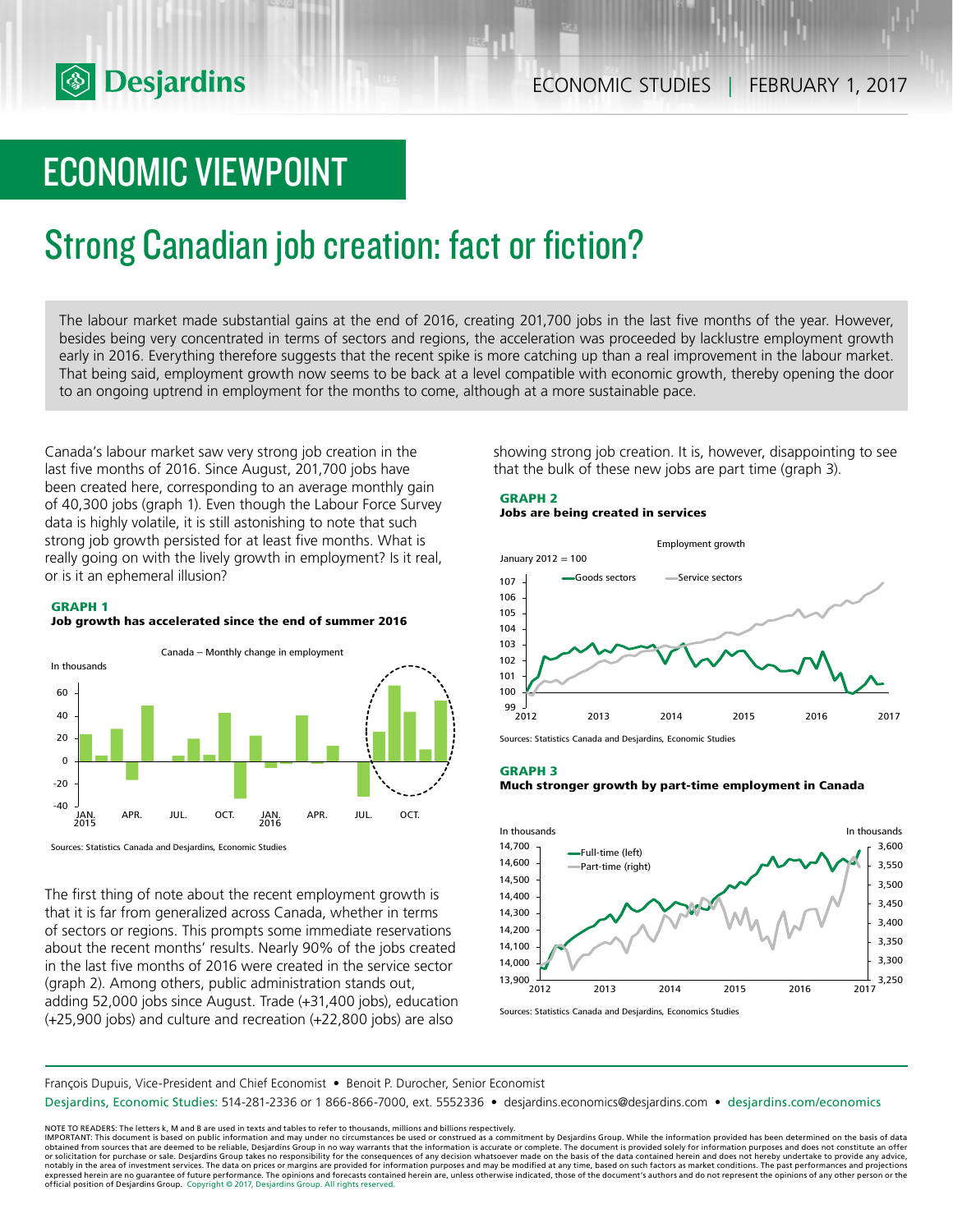

Moreover, the recent gains in employment have primarily happened in Quebec and Ontario (graph 4). Since August, Quebec has gained a total of 92,300 jobs, accounting for nearly 45% of all jobs created during this period in Canada. This proportion is well above the Quebec labour force's relative weight in Canada, which was 23% at the end of 2016. This means that, in just five months, Quebec boasted better job creation than the total recorded for the previous 47 months. Although Ontario's job gains for the last five months of 2016 come in slightly below Quebec's, the province still added 80,100 jobs; this is also a lot for this short a period.

#### **GRAPH 4**





Sources: Statistics Canada and Desjardins, Economic Studies

Nevertheless, we have to put these results into perspective. In the first seven months of 2016, Quebec's labour market barely budged, losing a net 2,800 jobs (graph 5). The same is true for Ontario: it created a total of just 500 jobs in the first seven months of 2016. Employment growth in the other provinces was generally more balanced over the year, with 14,700 jobs added in the first seven months of 2016, followed by a rise of 29,300 between August and December. We have seen blips like these in the past, and they are frequently associated with high volatility in the results of the Labor Force Survey.

### **GRAPH 5**

# **Employment growth was very modest in the early months of 2016**



Sources: Statistics Canada and Desjardins, Economic Studies

The astounding results for employment seen in recent months have also been reflected in growth by the participation rate.<sup>1</sup> Relatively stable throughout 2015, the participation rate plunged at the start of 2016, going exceptionally low in the summer of 2016 (graph 6). Unsurprisingly, Quebec and Ontario were at the forefront in this slowdown (graph 7). With employment's comeback in the last five months of 2016, the participation rate shot up, returning close to where it was at the end of 2015. It is hard to pinpoint an economic reason for such a temporary dip in the participation rate. This tends to confirm the theory about blips that can essentially be chalked up to the highly volatile results.

#### **GRAPH 6**

**The participation rate showed temporary weakness in Canada**



Sources: Statistics Canada and Desjardins, Economic Studies

#### **GRAPH 7**

#### **Quebec and Ontario were especially hard hit by the temporary drop in the participation rate**





<sup>&</sup>lt;sup>1</sup> The participation rate corresponds to the total number of individuals who are active in the labour market (workers and unemployed) as a percentage of the total population.